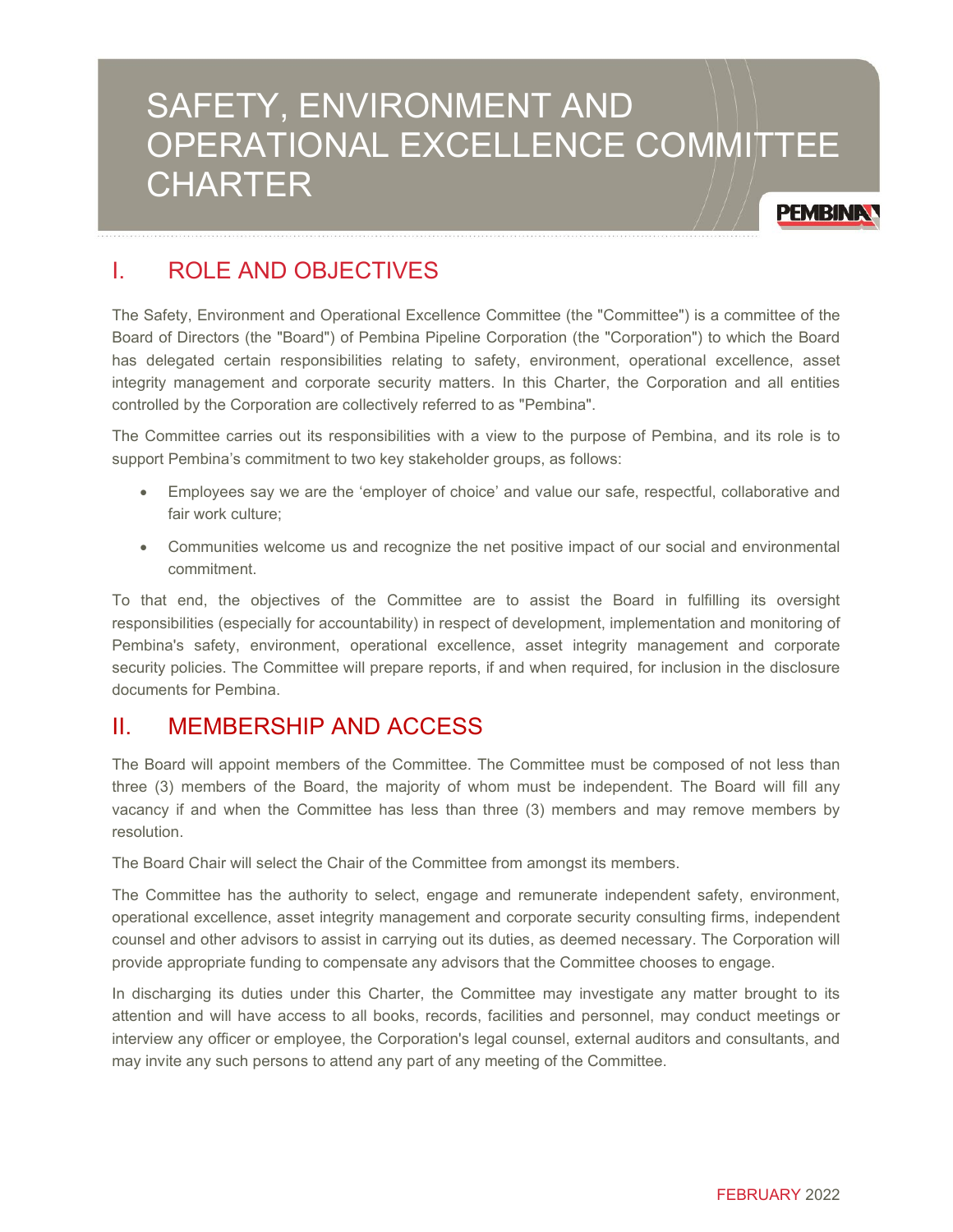### III. FUNCTIONS

#### A. Oversight of Safety, Environment and Operational Excellence Policies

The Committee will:

- (a) develop policies and maintain standards of performance that meet or exceed legal and regulatory requirements and industry standards in the areas of process and occupational safety, environment, operational excellence, asset integrity management and corporate security stewardship;
- (b) identify risks related to process and occupational safety, environment, operational excellence, asset integrity management and corporate security and, recommend the adoption of appropriate programs to reduce risks;
- (c) review Pembina's strategies with respect to process and occupational safety, environment, operational excellence, asset integrity management and corporate security;
- (d) review and monitor the policies and practices relating to the reporting of process and occupational safety, environment, operational excellence, asset integrity management and corporate security incidents with respect to Pembina's employees, facilities and operations, in compliance with regulatory laws;
- (e) review with management the methods of communicating process and occupational safety, environment, operational excellence, asset integrity management and corporate security policies and practices;
- (f) review and make recommendations to the Board with respect to the insurable risks related to process and occupational safety, environment, operational excellence, asset integrity management and corporate security issues;
- (g) monitor current, pending or threatened legal action by or against Pembina, related to process and occupational safety, environment, operational excellence, asset integrity management and corporate security;
- (h) review, with management, Pembina's loss prevention policies and emergency response plans and recovery programs, and require management to implement and routinely test the plans;
- (i) review reports regarding significant process and occupational safety, environment, operational excellence, asset integrity management and corporate security, emerging issues, summaries of inspections or audits, and corrective actions taken in response to deficiencies;
- (j) require management to take steps to ensure that employees receive the training necessary to meet process and occupational safety, environment, operational excellence, asset integrity management and corporate security standards set by law and policies set by the Committee; and
- (k) require management to regularly monitor and report on Pembina's process and occupational safety, environment, operational excellence, asset integrity management and corporate security performance.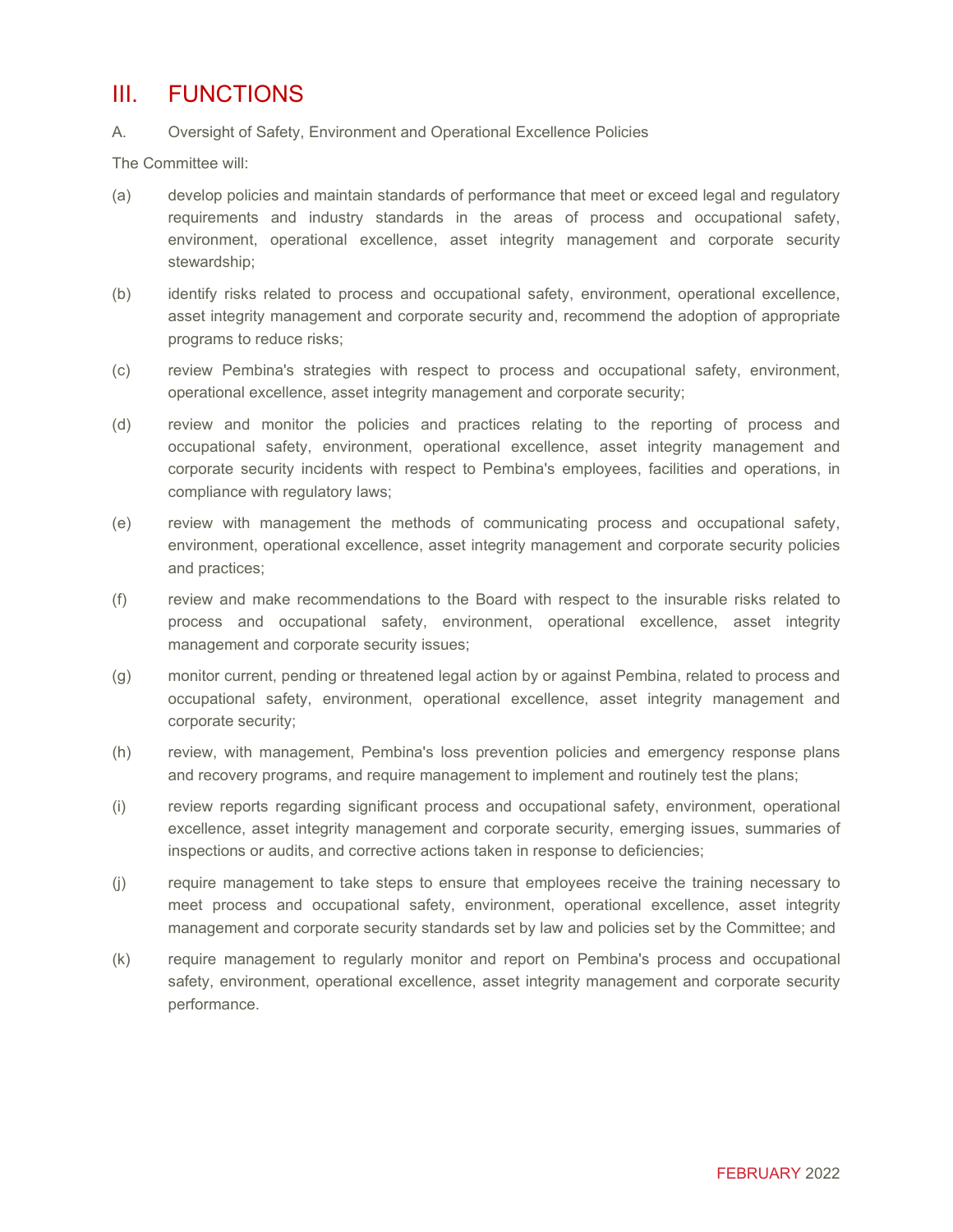B. SEOE Performance Metrics:

The Committee will make a recommendation to the Human Resources and Compensation Committee annually to enable determination of the SEOE metrics relative to the Corporation's incentive award programs.

### IV. MEETINGS

The Committee will meet quarterly, or more frequently at the discretion of the members of the Committee, as circumstances require.

Notice of each meeting of the Committee will be given to each member. The notice will:

- (a) be in writing (which may be communicated by fax or email);
- (b) be accompanied by an agenda that states the nature of the business to be transacted at the meeting in reasonable detail;
- (c) be given at least 48 hours preceding the time stipulated for the meeting, unless notice is waived by the Committee members; and
- (d) if documentation is to be considered at the meeting, it should be provided seven (7) days in advance of the meeting if practicable, and in any event with reasonably sufficient time to review documentation.

A quorum for a meeting of the Committee is a majority of the members present in person or by telephone.

If the Chair is not present at a meeting of the Committee, a Chair will be selected from among the members present. The Chair will not have a second or deciding vote in the event of an equality of votes.

The Committee may invite others to attend any part of any meeting of the Committee as it deems appropriate. This includes members of management, any employee, the Corporation's legal counsel, external auditors and consultants.

Minutes will be kept of all meetings of the Committee. The minutes will include copies of all resolutions passed at each meeting, will be maintained with the Corporation's records, and will be available for review by members of the Committee, the Board, management and the external auditor.

### V. ADDITIONAL RESPONSIBILITIES

A. Review of Charter

The Committee shall review and reassess the adequacy of this Charter at least annually or otherwise, as it deems appropriate, and propose recommended changes to the Governance, Nominating and Corporate Social Responsibility Committee.

#### B. Review of Policies

The Committee shall review proposed changes to Board policies relating to the matters set out in this Charter, annually or as it otherwise deems appropriate.

C. Risk Management

The Committee shall provide oversight of risk management with respect to the areas outlined in this Charter.